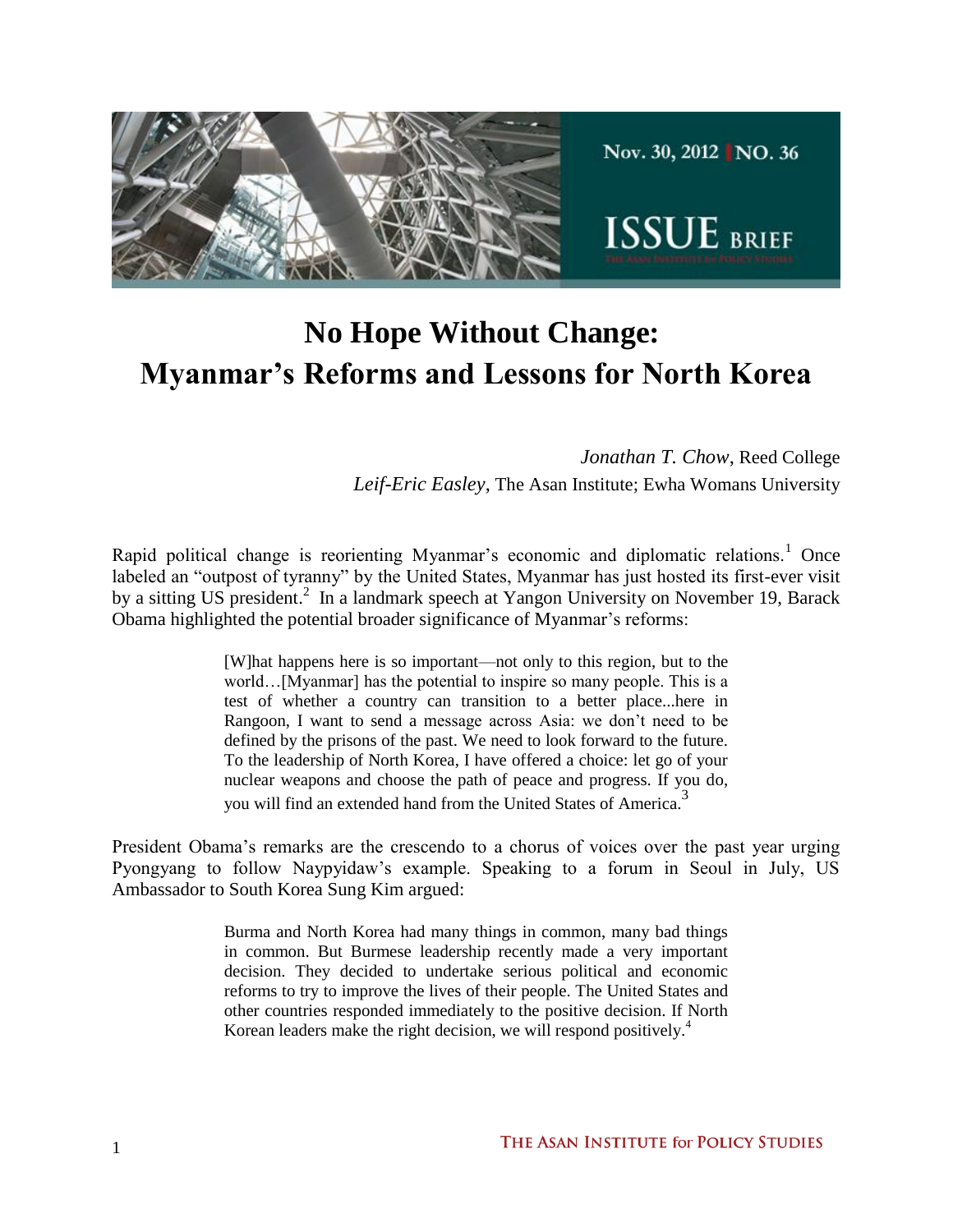During South Korean President Lee Myung-bak's historic visit to Myanmar in May 2012, Kim Tae-hyo, then a national security adviser to the president, said that South Korea "wants to tell North Korea that it must learn a lesson from Myanmar to cooperate with the international community and receive aid for development."<sup>5</sup> South Korean media often features official statements as well as commentary by analysts and advocates pointing to the Burmese example as a model for North Korea.<sup>6</sup>

Does Myanmar provide a viable model for North Korea to follow? This Issue Brief considers the recent political changes in Myanmar and compares its domestic political structures and foreign relations with North Korea's. North Korea's tighter domestic control, nuclear weapons program, and greater international isolation stand as formidable obstacles to reform. By contrast, Myanmar's organized political opposition, more creative approach to self-survival among ruling elites, and deeper engagement with regional neighbors have paved the way for its current transition. These distinctions suggest that the Burmese case does not represent a "model" for North Korea. Nevertheless, recent developments in Myanmar offer useful lessons for both Pyongyang and other governments reworking their policies toward North Korea. Moreover, the two cases exhibit notable interaction such that Naypyidaw's successes and failures in implementing reforms will likely have demonstration effects for Pyongyang.

## **Myanmar's Strategic Choice**

Over the past year and a half, the government of Myanmar under President Thein Sein has embarked upon a remarkable series of reforms. Once governed by the repressive fist of the military junta known as the State Peace and Development Council (SPDC), Myanmar is now in the midst of a transition to a democratic society. Media censorship has been relaxed, restrictions on strikes and public demonstrations have been lifted, and some prisoners of conscience have been released. Perhaps most visibly, the long-repressed opposition National League for Democracy (NLD) can now operate freely while its long-imprisoned leader, Nobel Laureate Daw Aung San Suu Kyi, is now a member of the country's Parliament and regularly consults with President Thein Sein. In return, the United States returned an ambassador to the country and, along with the European Union and Australia, relaxed many sanctions. Just before President Obama's visit, his administration announced the lifting of restrictions on Burmese imports that had been in effect since 2003. Combined with the United States' easing of sanctions on investment in Myanmar, the result has been a parade of business and diplomatic representatives to the country. Foreign investors, governments and international organizations are attracted by the tantalizing prospect that Myanmar, strategically located between the Pacific and Indian Oceans, could become Asia's newest economic success story.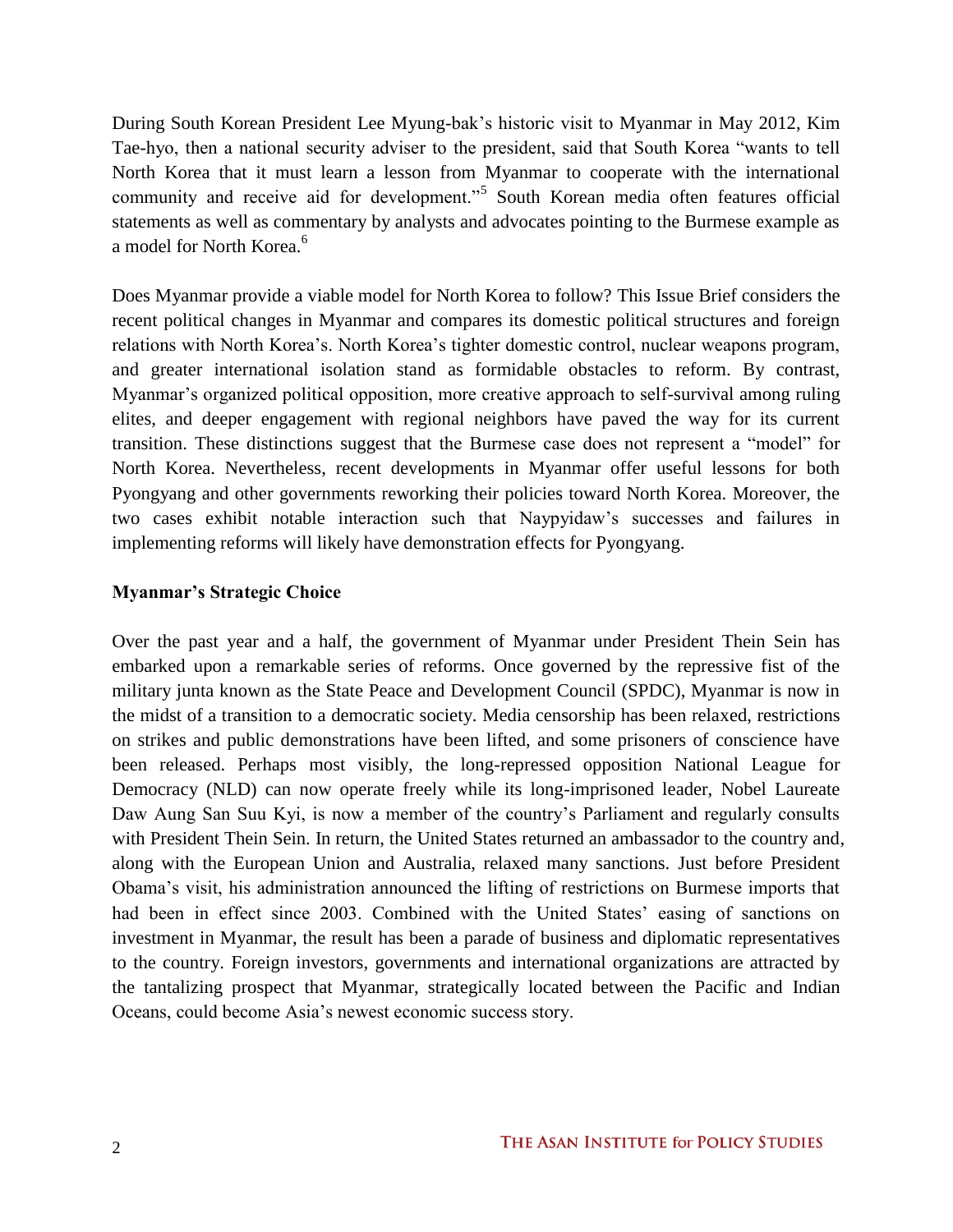All is not well, however. Myanmar continues to face criticism for the brutal treatment of its ethnic minority groups, including the Muslim Rohingya, who have been treated as persona non grata and driven into neighboring Bangladesh. An unknown number of individuals remain imprisoned for political offenses. Furthermore, under the new constitution, the military (Tatmadaw) is automatically guaranteed 25 percent of the seats in the 664-seat parliament. In contrast, the NLD currently occupies only 43 seats (though it won every seat it contested save two in the 2012 by-election), or a little under 6.5 percent. Still, most signs point to further movement toward democracy. Thein Sein has already announced that he will not seek another term in office due to health reasons.<sup>7</sup> Given the broad popular support for the NLD, resentment of the military, and Aung San Suu Kyi's status as a national hero, it seems reasonable to suppose that unless the reforms are rolled back, Suu Kyi will strengthen her role in the national leadership.

As Myanmar pursued its reforms, it not only moved away from "pariah state" characteristics it shared with North Korea—Naypyidaw has also actively distanced itself from its previous cooperation with Pyongyang. When President Lee visited Myanmar, he received assurances that the country would end its military trade with North Korea and fully implement UN sanctions. Before President Obama's visit, Naypyidaw promised to sign the International Atomic Energy Agency's Additional Protocol, disclose its previous nuclear activities (involving suspected links to North Korea) and allow IAEA inspectors into the country. Clearly, there is interaction between the Burmese and North Korean cases, but to evaluate whether one can provide a model for the other calls for an assessment of the domestic and international political conditions leading up to the present divergence.

#### **Varieties of Repression**

At the domestic level, Myanmar and North Korea bear many similarities. Until the 2011 inauguration of the Thein Sein government in Myanmar, both were secretive and repressive regimes that openly used targeted force against their own people. Both were notorious for human rights violations and subject to sanctions by the United States and the European Union as punishment. The rulers in both countries lived lavishly in contrast to the vast majority of their citizens, many who live in crushing poverty. Nevertheless, a closer look at the regimes reveals important differences in the degree of political repression.

With its secretive and brutal dictatorship, "military first" political doctrine, and relative isolation from the outside world, North Korea bears at least a passing resemblance to Myanmar under the rule of the SPDC. Political power in North Korea is formally concentrated in the hands of the Korean Workers' Party (KWP). On the surface, this resembles the political system in neighboring China. But whereas the Chinese Communist Party exercises political control through an oligarchic coterie of technocratic leaders and an amalgamation of institutions,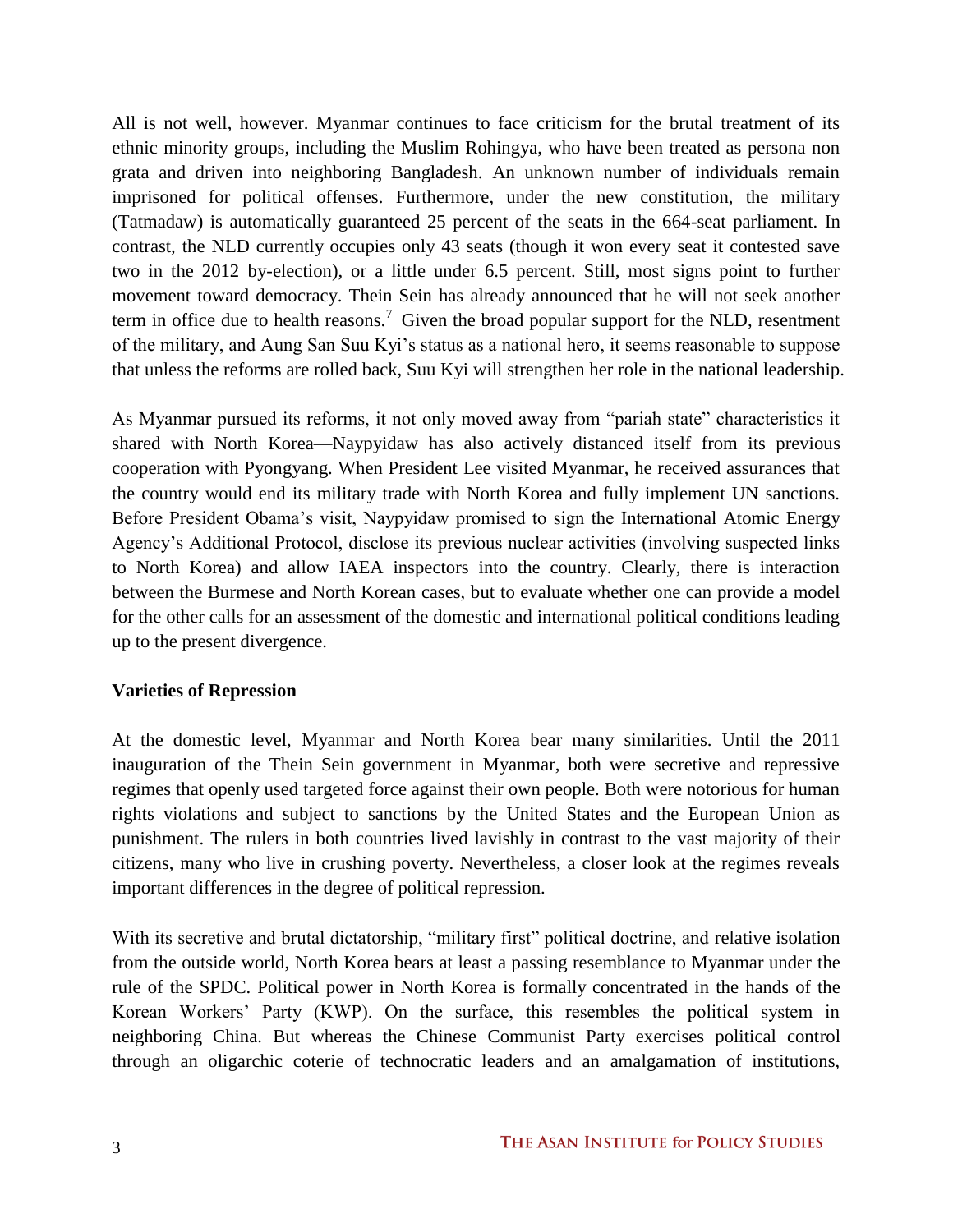political power in North Korea is monopolized by the inner circle surrounding the Supreme Leader—first Kim Il-sung, then his son Kim Jong-il, and now his grandson Kim Jong-un. This concentration of power is reinforced by the personality cult surrounding the Kim dynasty, the Supreme Leader's direct control of the Korean People's Army, and the fact that members of the inner circle are related to the Supreme Leader by family loyalties.

While there may be competing factions involved in bargaining between the Supreme Leader and other domestic political actors,<sup>8</sup> most veteran North Korea watchers argue that North Korean political elites have little or no incentive to see the current system collapse, as any downturn in the Kim dynasty's fortunes would likely entail their own loss of power, privilege, or even their own lives at the hands of a vengeful populace.<sup>9</sup> Moreover, there are no other political parties, no competing centers of power, no credible insurgencies, and only the barest hints of a civil society (such as underground Christian churches), which are nonetheless vigorously repressed by North Korean authorities.

Myanmar, on the other hand, had several domestic political features that made reform more probable, though by no means assured. First, political authority was far more contested than in North Korea. Despite devastating losses during the Korean War, Kim Il-sung and his loyalists maintained and further consolidated authoritarian control in the 1960s. Even with similar instruments of military force and social repression, Burma/Myanmar never achieved this degree of national unity. Upon its independence from the British Empire in 1948, the new parliamentary democracy of Burma was almost immediately beset by a civil war pitting the central government against various ethnic groups seeking autonomy. Over the years, groups like the Karen National Union, the Kachin Independence Army, the Shan State Army, the Mong Tai Army and the United Wa State Army continuously challenged the power of the central government as they fought what has become the world's longest civil war.<sup>10</sup> Weak democratic institutions, political factionalism, and the growing threat of ethnic minority and communist insurgents led Burma's prime minister, U Nu, to voluntarily hand governing power to the military in 1958. Although the military "caretaker" government under General Ne Win returned national leadership to U Nu in 1960, it seized power again in a genuine coup in 1962, commencing five decades of de facto military rule. But even military rule was unable to fully unite and integrate the country, as indicated by continued fighting between ethnic minority insurgents and government forces to this day.

Second, the military regime was unable to fully suppress popular dissent. In 1974 and 1975, an overvalued currency and high prices for staple goods, including rice, led to widespread protests, but it was the pro-democracy movement of 1988—the so-called "8888 Uprising"—that demonstrated the regime's utter lack of popular legitimacy and led to the establishment of a credible opposition in the form of the National League for Democracy (NLD). Faced with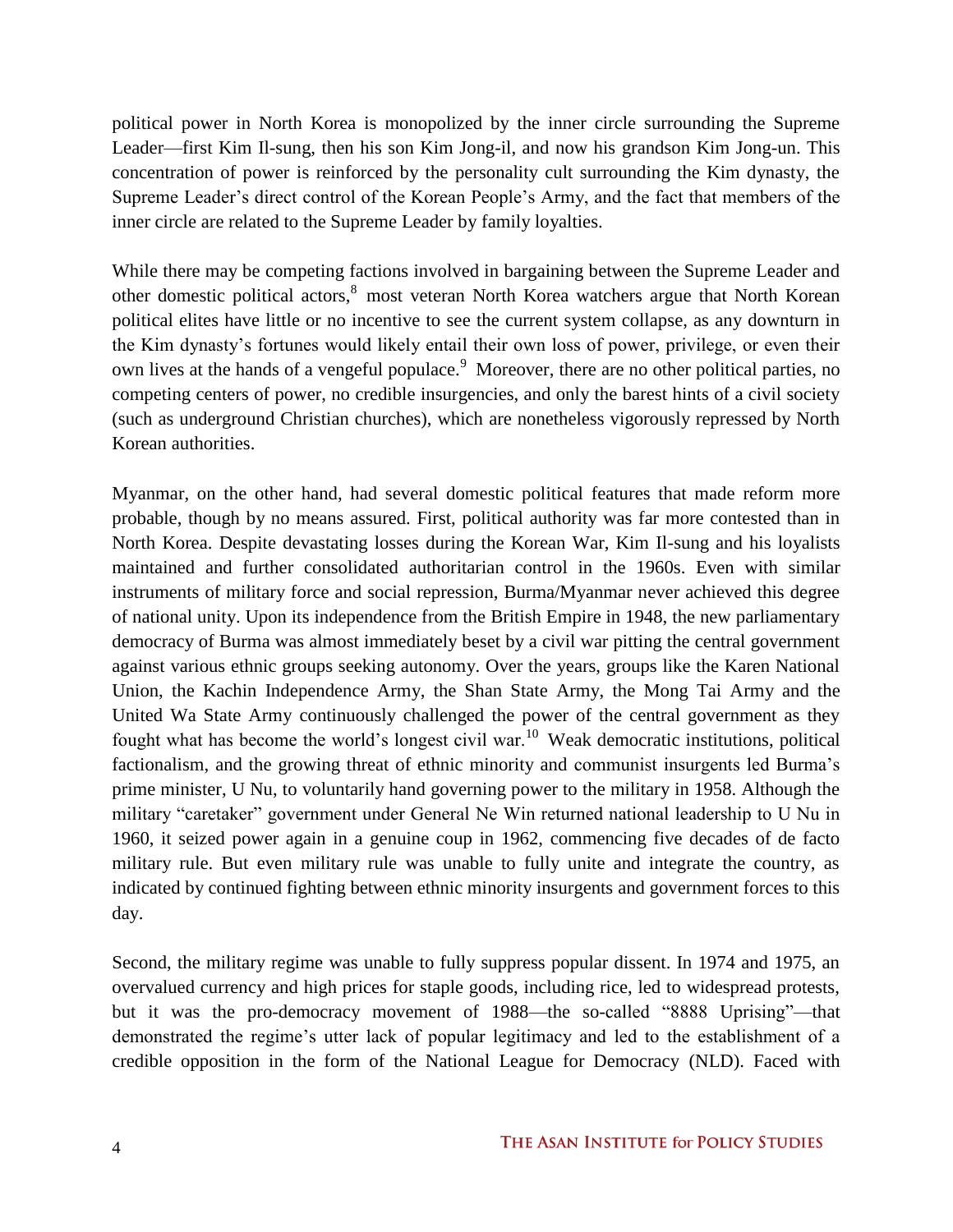massive protests, the military responded with unmitigated brutality, killing some 3,000 according to one common estimate, and establishing martial law under the State Law and Order Restoration Council (later renamed the State Peace and Development Council in  $1997$ ).<sup>11</sup> Even then, the government was unable to eradicate political opposition with anything approaching Kim Il-Sung's degree of completeness. In 1990, the military junta held elections for a constituent assembly to draft a new constitution, apparently expecting a rubber-stamp congress. To the junta's surprise, the NLD swept the election with 80 percent of the vote, despite Aung San Suu Kyi being under house arrest at the time. Clearly embarrassed by this failure to establish even a veneer of popular legitimacy, the junta ignored the results of the election and commenced another round of political repression.

Third, unlike in North Korea, there is a credible, charismatic and pragmatic figure to lead the Burmese political opposition. While the long years of imprisonment limited Aung San Suu Kyi's ability to directly influence Burmese politics, "The Lady" retained a hold on the Burmese popular imagination. Her popularity increased even further when she was awarded the 1991 Nobel Peace Prize. All of this helped keep the Burmese pro-democracy movement in the international public consciousness and ensure that the cause of Burmese freedom became linked to Myanmar's foreign relations. Moreover, it is of signal importance that Suu Kyi is the daughter of Aung San, the beloved independence hero and Burmese founding father. Even the military proclaimed its deep respect for Aung San. For example, soon after Aung San's assassination in 1947 along with other leaders of the interim pro-independence government, the Burmese government inaugurated an annual Martyrs' Day to honor them. The military junta continued to uphold this tradition with high-ranking officials paying their respects at the Martyrs' Mausoleum, even as they refused to let protesting supporters of Aung San Suu Kyi do the same. Such was the power of nationalist symbols that the junta felt it had to maintain at least a pretense of respect for Suu Kyi's own father. This undoubtedly placed the junta in an awkward position. It was a significant symbol of solidarity with popular Burmese nationalism when in July 2012, the Thein Sein government allowed the general public to visit the Martyrs' Mausoleum on Martyrs' Day for the first time since the establishment of military rule fifty years ago. But equally significant is that Suu Kyi is not calling for the overthrow of the Thein Sein government; instead she is leading the opposition to cautiously work with the government during the present transition phase.

The contradictions inherent within the SPDC's nationalist narrative and the space for regimeopposition cooperation in Myanmar contrast with the ethnic nationalism, cult of personality and culture of control associated with the North Korean regime. The philosophy of juche or "selfreliance" relentlessly depicts North Korea as a paradise under threat by the treacherous Americans, the illegitimate South Koreans and the despised Japanese. Unlike in Myanmar, it is difficult to claim that the current repressive government in North Korea is a deviation from the founders' original vision; instead, the myth of the Kim regime was woven into the fabric of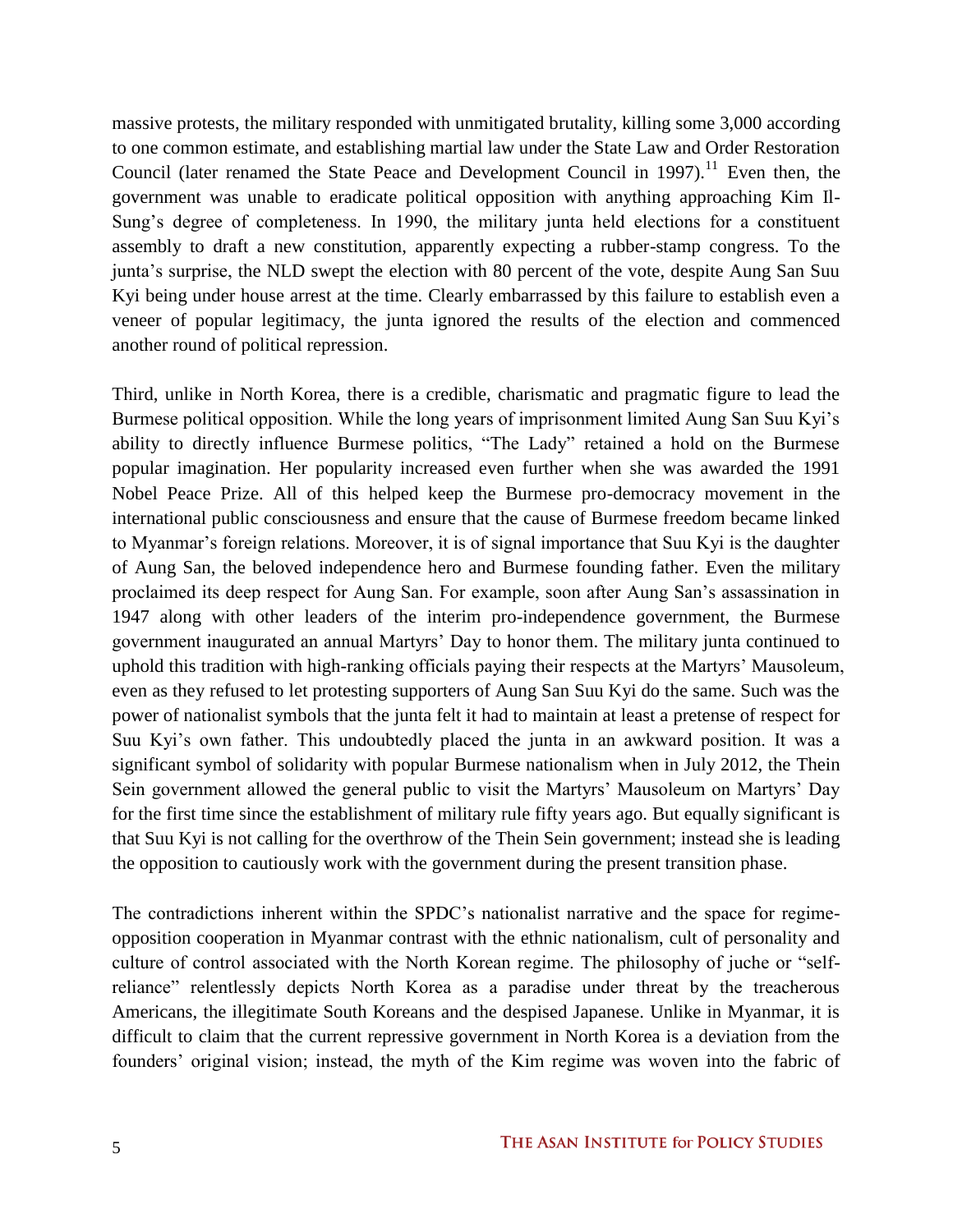North Korean society from the very beginning. While the relatively porous border with China means that more and more North Koreans have access to news and images about the outside world, a national vision to compete with juche would have to be constructed ex nihilo.

In sum, North Korean leaders' ability to establish and maintain an extreme concentration of political power in the hands of a small core of elites contrasts with the much more contested power structure in Burma/Myanmar. A popular opposition movement supported and protected by a beloved national icon, herself the daughter of one of Burma's founding fathers, helped to ensure that the military junta could not fully consolidate its rule without provoking a domestic and international backlash. While the junta could have eliminated Aung San Suu Kyi, doing so would have severely damaged its already-shaky foreign relations, turned Suu Kyi into a martyr, and possibly galvanized national resistance. Whether Suu Kyi lived or died at the hands of the junta, the NLD would continue to undermine its legitimacy. By contrast, North Korea harbors no such credible political opposition and no nationalist legacy to counter the regime's dominant narrative, making revolution or bottom-up reform extremely difficult.

## **Similar Geopolitics, Different International Links**

At a cursory glance, Myanmar and North Korea share much in terms of their geopolitics and foreign relations. Both are situated in strategic locations. Myanmar is the gateway from continental East Asia to the Indian Ocean and shares borders with China, India, Bangladesh, Laos, and Thailand. North Korea borders China, the Russian Far East, and South Korea, with Japan a short distance away, potentially making it a hub for regional trade. Both countries have historically enjoyed close relations with China, which plays a predominant role in each of their economies. Both countries have been subject to international sanctions for their violations of human rights. The Kim regime and the SPDC both feared external subversion—witness Pyongyang's restrictions on international NGOs despite its desperate food situation, as well as Naypyidaw's callous decision to bar foreign relief agencies following Cyclone Nargis in 2008. Both countries have porous borders across which smuggling and human trafficking takes place, but both populations are mostly cut off from the outside world. And prior to the Thein Sein reforms, both economies were largely isolated, $12$  although the two regimes may have engaged in illicit arms trade with each other, highlighted by cases in 2009 and 2011 when North Korean vessels believed to be carrying missile parts were not allowed to reach Myanmar owing to US pressure. 13

However, as with their domestic politics, a closer inspection of the two countries' international links reveals meaningful differences. While both states have porous borders, this is especially so for Myanmar, where border areas have served to conceal ethnic militias and extensive drug smuggling.<sup>14</sup> While there is limited (controlled and illegal) cross-border movement between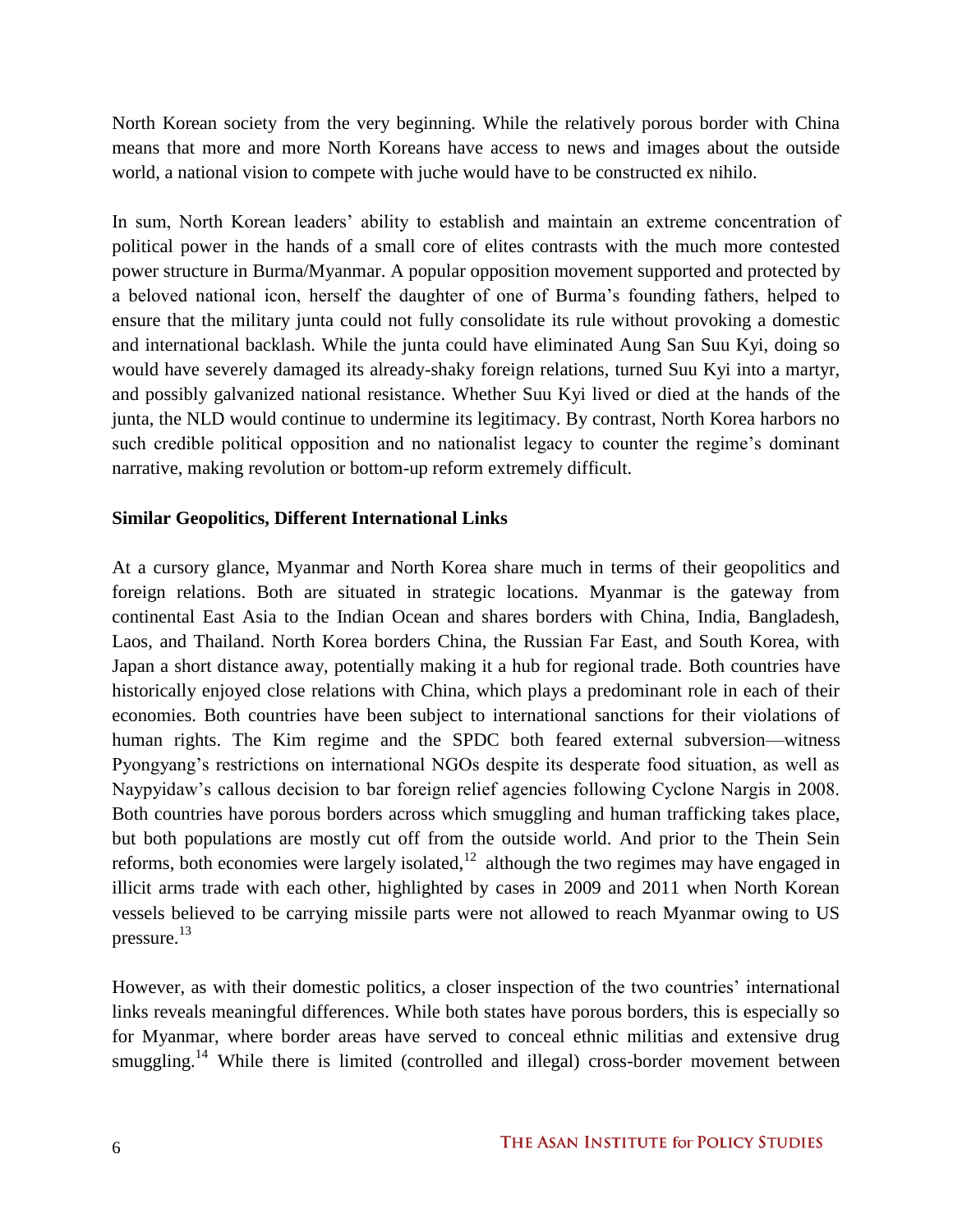China and North Korea, the Demilitarized Zone and contested maritime spaces effectively prohibit movement from North Korea into South Korea or Japan. North Korea's antipathy toward the United States, South Korea and Japan after World War II and the Korean War has no analog in contemporary Burmese politics. And while both countries have suffered under selfimposed isolation, this was less so for Myanmar, which joined the Association of Southeast Asian Nations (ASEAN) in 1997 and since deepened political, economic and social ties with its neighbors. Meanwhile, North Korea's participation in multilateral fora, from the ASEAN Regional Forum (ARF) to the Six-Party Talks, tends to be dominated by military confidencebuilding in general, and by denuclearization in particular.

ASEAN warrants special mention for its role in keeping Myanmar relatively enmeshed in international society. ASEAN's efforts to incorporate the Indochinese countries (Cambodia, Laos, Myanmar, and Vietnam) were motivated in part by the prospect of future economic gains from regional integration and in part to stem the influence of an increasingly powerful China. Naypyidaw saw in ASEAN a chance at boosting international legitimacy. But Myanmar's highprofile human rights violations embarrassed ASEAN, strained the grouping's central norm of non-interference, and led neighboring governments to adopt a tougher line toward the military junta. Here, Aung San Suu Kyi's role as a widely recognized figurehead for the Burmese opposition was critical in motivating ASEAN to place pressure on the Burmese government. For example, ASEAN leaders openly called for Suu Kyi's release and issued strong diplomatic criticism of the Myanmar government's violent suppression of the 2007 "Saffron Revolution." While Western governments and NGOs labeled ASEAN's response as weak and ineffective, it is notable that despite their obsession with sovereignty and non-interference in domestic affairs, ASEAN governments were able to agree that Myanmar's behavior was unacceptable.<sup>15</sup> Even though member states refrained from imposing sanctions on Myanmar, such a consensus on a member state's behavior toward its own citizens was unprecedented in the organization's history.

ASEAN's "stick" of criticism was important but so, too, was the "carrot" of legitimacy and the privilege of holding ASEAN's annually rotating chair. Myanmar skipped its first turn as chair in 2006 owing to pressure from ASEAN's more established member states which, in turn, were under pressure from the United States and other democratic countries. But in 2011, amidst the Thein Sein reforms, ASEAN agreed to grant Myanmar the chairmanship of the Association in 2014. Implicit in this decision was the condition that Myanmar not backslide on reforms or attract negative international attention. The decision is particularly significant since 2015 will mark the launch of the ASEAN Community, the establishment of a region-wide free trade zone, and the Association's evolution into a more formal institution for regional governance. As the host for all the major ASEAN meetings in 2014, including the multilateral ASEAN Regional Forum and East Asia Summit, Myanmar will have the opportunity to showcase its progress to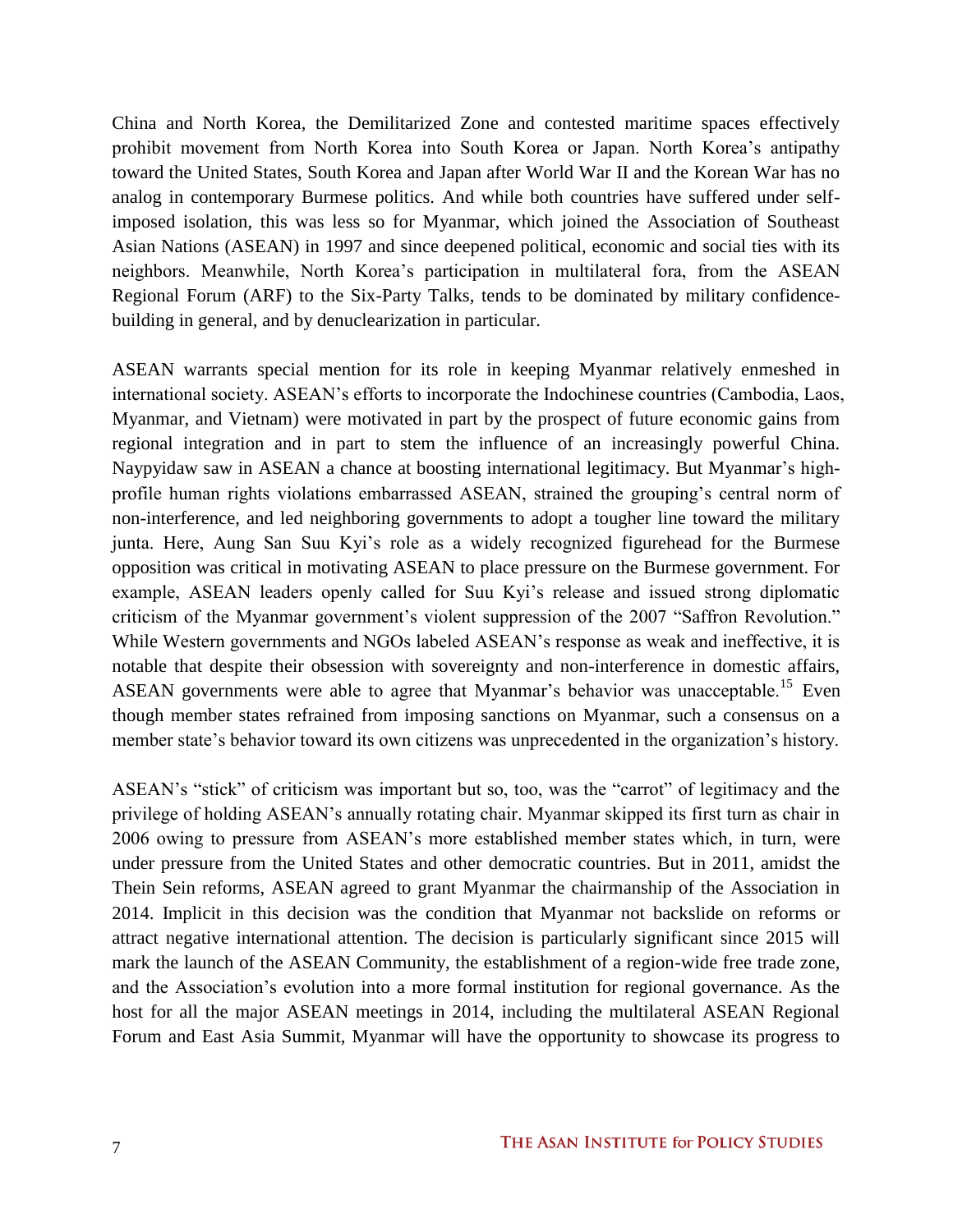world leaders. Successfully bearing this responsibility would grant Myanmar a significant boost in regional standing and likely attract further investment in its economy.

In contrast, North Korea has not experienced the socializing force of a regional institution. The Six-Party Talks have been stalled or recessed more than they have been in session, making the forum more of a bargaining mechanism than an institutional framework. Northeast Asia is famously lacking in regional architecture.<sup>16</sup> North Korea does have a close relationship with China, its main provider of economic aid and diplomatic support. But that relationship—owing to Beijing's reluctance to exert pressure for fears of undermining regional "stability"—has been unsuccessful at effecting change in Pyongyang's domestic policies and international behavior.<sup>17</sup> Kim Jong-il visited China seven times between 2000 and his death in 2011. On several of these trips, he had ample opportunity to witness the transformative effects of China's economic reforms, especially in China's northeastern provinces near the border with North Korea. In August 2012, Jang Song-taek, uncle and close adviser of Kim Jong-un, traveled to China and met with high-ranking officials. According to reports, China agreed to aid North Korea in the development of the Rason and Hwanggumpyong special economic zones, which allow free market enterprise but stagnated under poor infrastructure—a matter that China is expected to help resolve by providing roads and electricity.<sup>18</sup>

However, even economic improvements supported by China appear seriously impeded by periodic backsliding in North Korea and insufficient rule of law. Moreover, while Beijing may try to separate its political and economic interests in North Korea from international processes for dealing with North Korea's nuclear program, the latter inevitably affects the former. Chinese policymakers may prioritize stability and influence over North Korean denuclearization, but Pyongyang's military provocations and flouting of international commitments mean that China's support for North Korea comes with costs and complications. For China, and even more so for South Korea, Japan, the US and international organizations, successfully engaging North Korea hinges on Pyongyang refraining from military provocations, including nuclear and missile tests.

Myanmar also has a complex relationship with China. Under the military junta, China became Myanmar's largest arms supplier and closest military ally. China has also built a significant portion of Myanmar's transportation and power infrastructure. Along with this, hundreds of thousands of Chinese immigrants—many illegal—are living and working in Myanmar. As restrictions on freedom of speech and assembly are relaxed, popular resentment of Chinese economic and political dominance is becoming an increasingly important consideration in Myanmar-China relations. This was demonstrated in the case of the Myitsone Dam. Construction on the hydroelectric dam was performed by a Chinese state-owned corporation, but local residents complained about the prospect of flooded communities and mass relocation, as well as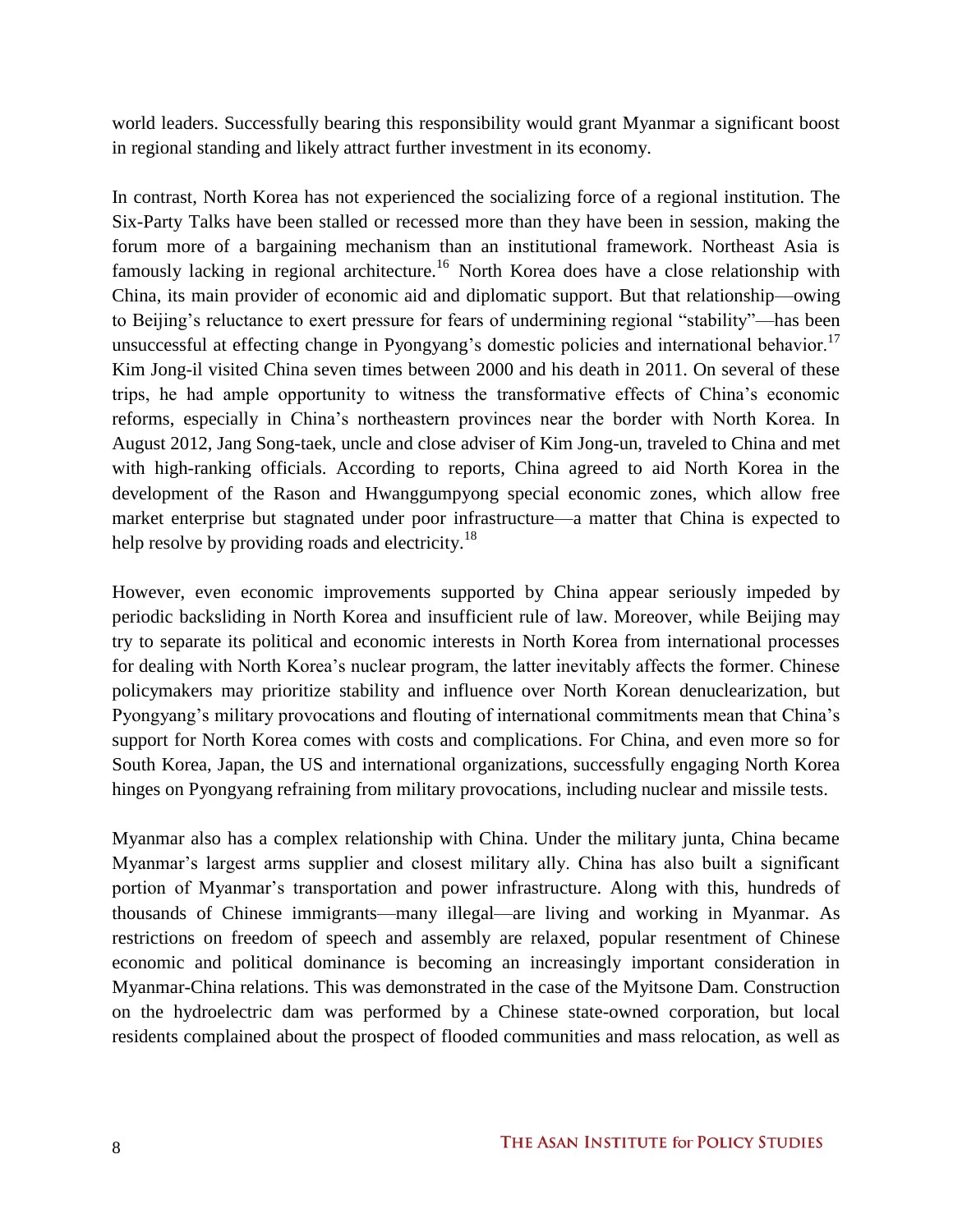the revelation that 90 percent of the electricity generated by the dam would be sold to China.<sup>19</sup> In September 2011, Thein Sein's government abruptly suspended construction on the dam.

A similar controversy is brewing over the Monywa Copper Mine in central Myanmar. In 2010, the government signed a deal with a subsidiary of Norinco, a Chinese state-owned military conglomerate. The development of the mine and consequent plans to relocate residents from 26 villages have sparked large-scale protests involving as many as 10,000 people. Protestors have claimed that they are being inadequately compensated, that authorities have used strong-arm tactics, and that the Chinese and Burmese governments are conspiring to exploit natural resources without any input from local residents.<sup>20</sup>

Naypyidaw may not necessarily regard the increasing public resentment of Chinese economic dominance as entirely bad, especially since it is happening in the context of improved business relations with other countries. By improving relations with the United States, ASEAN, the EU, and other partners, Myanmar can also improve its bargaining position with China. Myanmar also seems interested in diversifying its military relationships, as illustrated by its recent admission as an observer to Cobra Gold, the annual US and Thai-led multilateral military exercises. While Myanmar's leaders know they cannot afford bad relations with China, diversifying geopolitical links would afford Naypyidaw greater diplomatic flexibility and independence.

North Korea's ability to diversify its diplomatic relations, however, is severely limited by its nuclear weapons program and the peculiar nature of the stalemated conflict on the Korean Peninsula. Pyongyang's bellicose rhetoric toward South Korea, Japan, and the United States means that those governments will almost certainly regard North Korean domestic reforms with a great deal of skepticism so long as Pyongyang continues to produce, test, and potentially deploy nuclear weapons. The conundrum is that the Kim regime appears to regard nuclear weapons as a critical insurance policy for survival as a tool of domestic legitimacy, international blackmail, and grand equalizer against South Korea. Myanmar, on the other hand, not only lacked nuclear weapons, it also enjoyed friendlier relations with its neighbors. Thus, while Myanmar's international links increased the probability that political-economic reforms would enhance Naypyidaw's position, North Korea's geopolitical orientation likely makes domestic reforms appear inherently risky for the Kim regime.

# **Myanmar's Lessons for North Korea**

Comparison with the Burmese experience offers at least five lessons for the North Korean case. First, unlike in Myanmar, reform in North Korea will almost certainly have to begin with the top leadership. While the military junta in Myanmar and the Kim regime in North Korea were similar in their repression of political opponents, the extent of political repression is much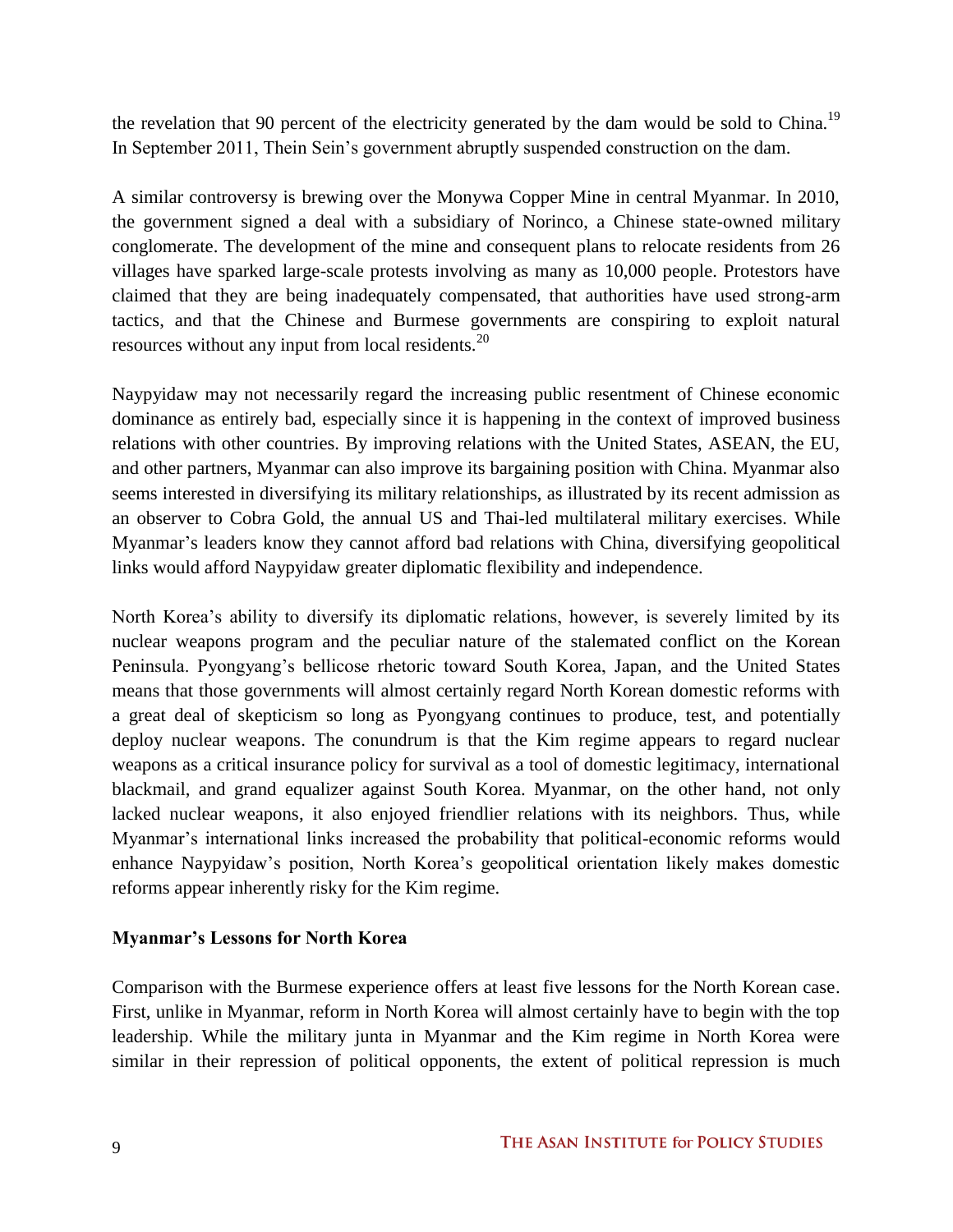greater in North Korea. For all its brutality, the SPDC was never able to completely stamp out political opposition and ruled over a contested polity. This enabled ethnic insurgencies and the NLD to carve out a political space to challenge the SPDC's authority and demonstrate to the world its lack of domestic legitimacy. By contrast, there is no credible organized political opposition in North Korea, no insurgencies, and a virtually complete government monopoly on coercive force. Foreign and domestic detractors of the Kim regime alike have limited ability to impose costs on the North Korean government. UN sanctions have yet to reorder Pyongyang's policy preferences and North Korean exiles continue to fear retaliation against family members back home. Without organized opposition, reforms need to be in the interests of (at least some of) the ruling elite. Thus, incentivizing reform by targeting particular elites for persuasion should be a primary focus of international diplomacy toward North Korea.

Second, while North Korea has no unifying opposition figure, the democracy movement in Myanmar has a powerful symbol in the form of Aung San Suu Kyi, who has given the NLD a face and an inspiring story that has attracted both domestic and international support. As a result, the military junta could ill afford to eliminate her, not only because doing so would provoke a backlash but also because Suu Kyi's freedom could be a useful bargaining chip with foreign powers. Suu Kyi kept the NLD alive in the international consciousness and helped ensure that it could not be completely stamped out. North Korea lacks such a figurehead, leaving NGOs with the difficult task of putting a face on North Korea's victims of political oppression and the refugees who suffer human trafficking, economic exploitation and reprisals against family members. North Korean freedom needs a vocal champion, but it is unclear whether the next South Korean president will be able or willing to take on that role.

Third, Myanmar's military leadership acquiesced to reforms on the understanding that they would not be punished. At the international level, Myanmar's closest ties were with the ASEAN states, which emphasized non-interference in domestic affairs. This gave the military leaders in Myanmar some assurance they would retain their lives and treasure after transition from the junta regime. Indeed, key reformists such as Thein Sein and Lower House Speaker Shwe Mann were members of the old guard. At the domestic level, the power-sharing arrangement by which the military would continue to occupy seats in the Parliament also gave the generals confidence they would be safe from prosecution. While this arrangement undoubtedly (and justifiably) raises the hackles of human rights activists, a graceful political exit for the old guard in North Korea (or some channel through which they can be otherwise productive) may be a necessary condition for reformist leaders to take over and initiate a peaceful transition.

While some outside observers hope that Kim Jong-un will launch meaningful reforms, it remains too early to tell whether personnel changes since Kim Jong-il's death point in this direction or simply represent "housecleaning" to re-consolidate the regime's power. While reunification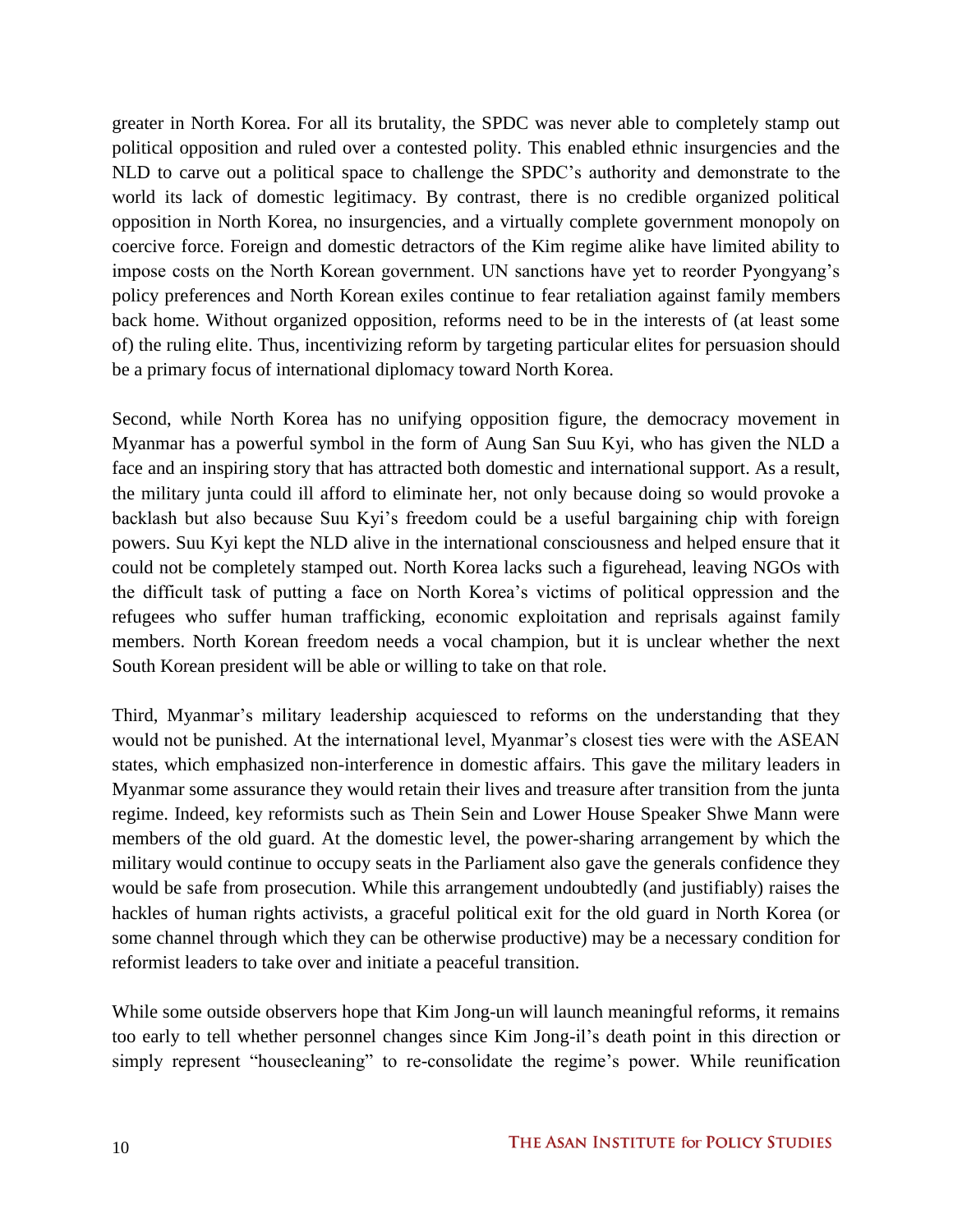remains an inspiring goal on both sides of the DMZ, North Korean elites have little reason to proceed with reforms that chart a course to absorption by the South; they need to see reform as personally beneficial. Compared to Myanmar, economic and political reform in North Korea is further complicated by how leaders in Pyongyang do not wish to declare ideological defeat to the capitalist, democratic South. However, Pyongyang may have a post-strategic decision advantage relative to Myanmar. If Pyongyang opted for reform and opening, it would have an immediate neighbor with much-needed capital and technology committed to the North's economic development. That commitment would be based on shared ethnicity, language, and culture. In contrast, Myanmar's ethnic cleavages and disputes may yet derail its transition process.

Fourth, foreign powers effectively employed both sticks and carrots with Myanmar. ASEAN in particular offered Myanmar prestige and a seat among Southeast Asia's leading countries, as well as opportunities to strengthen ties with the international community. Had ASEAN only threatened to punish Myanmar for its human rights violations without offering rewards for good behavior, it is unlikely that Naypyidaw would have continued to see the utility of membership. Meanwhile, the sanctions imposed by the United States, EU and others were useful as a bargaining chip to encourage better behavior. Importantly, these countries made good on their promise to remove sanctions, encouraging Myanmar to continue its reforms. Offering clear, credible rewards at certain steps of reform and disarmament—akin to the scheme for a gradual lifting of sanctions on North Korea suggested by the 1999 Perry Report—as well as clear punishments for backsliding would give Pyongyang incentive to cooperate.<sup>21</sup> It is worth noting that North Korean elites claim to see a lesson in the Libyan case: that Muammar Gaddafi's decision to give up a weapons of mass destruction program ultimately made regime change easier.<sup>22</sup> Setting—and honoring—clear conditions for rewards and punishments over a long period of time would help build North Korean trust in the international community and counter perceptions that disarmament is a policy for regime change.

International coordination on North Korea and Myanmar remains vital to ensuring the success of reforms. But because of the domestic factors that make North Korea a tougher case for reform than Myanmar, a greater level of international coordination is likely required. Given the continuity of a second Obama administration, the onus will be on new governments in Beijing and Seoul to develop a coordinated, principled engagement of Pyongyang. That said, the United States should actively rebut voices framing its "pivot to Asia" in zero-sum terms vis-à-vis China. Beijing's cooperation is important for the success of reforms in Myanmar and North Korea, as both states share borders and high levels of economic interaction with China. Washington and Beijing would benefit from further quiet conversations over how to coordinate policy for North Korean contingencies, and if Myanmar participates in US military exercises, it would be helpful if China is welcomed as an observer. Soon after the South Korean election in December 2012, Pyongyang will likely test the new president in Seoul. North Korea may also look to take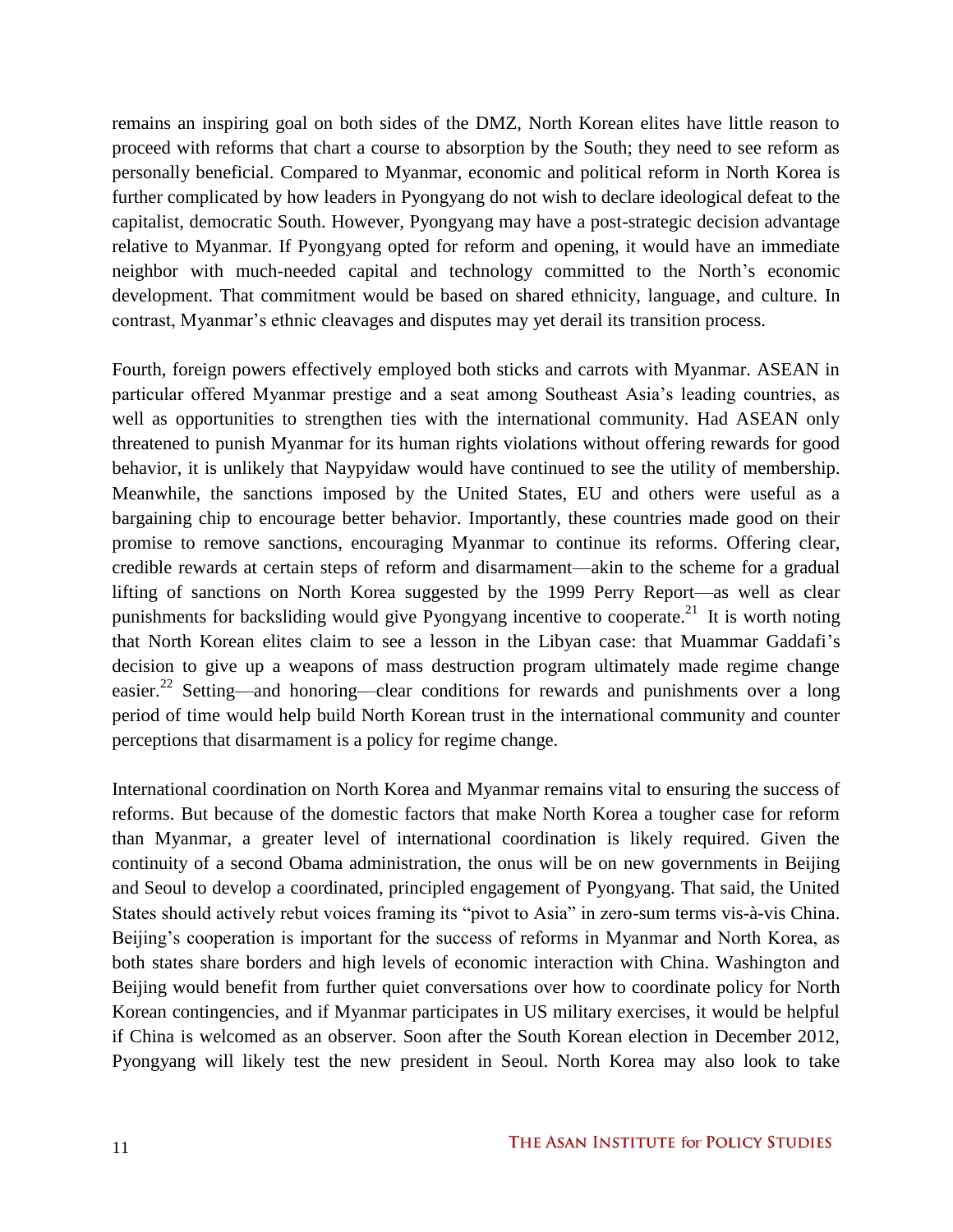advantage of the Obama "pivot" to Asia or "unclenched fist diplomacy" by making a calculated overture to Washington. The other five parties of the Six-Party Talks should endeavor to be on the same page when Pyongyang makes its next move.

Fifth, while the Burmese case does not represent a model for North Korea, Myanmar's success going forward will have important demonstration effects. The upcoming elections in 2015 will be a major test of the resilience of Burmese reforms. If the old generals of the SPDC meet with broad persecution, if the economy falters, or if the country descends into ethnic and civil strife, Pyongyang would have another excuse to avoid reform. On the other hand, if Naypyidaw backslides on democratic reform and the international community fails to reapply sanctions, the North Korean regime may calculate that it can further avoid accountability for breaking its international commitments. Moreover, voices critical of President Obama's visit as premature would be borne out, and a test of "unclenched-fist diplomacy" (high-level engagement rewarding changes short of regime change) would be labeled a failure.<sup>23</sup> Seeing precious political capital wasted, leaders of democracies may then be less willing to risk engagement with states like North Korea. Conversely, a successful transition could signal to the North Korean regime that reforms need not mean a death sentence. Aid to Myanmar from international financial institutions such as the World Bank, properly disbursed and managed, could indicate to North Korea what benefits await should it decide to abandon its isolationist posture. For all these reasons, those with an interest in peace on the Korean Peninsula—from Seoul to Beijing to Washington—should recognize their shared stake in Myanmar's success and work hard to ensure that reforms come to fruition.

At the end of the day, though, meaningful reform in North Korea depends most on the North Korean leaders themselves. The international community can cajole and offer various incentives, including holding up Myanmar as a success story, but the decision and responsibility for reform ultimately rests with Pyongyang. Myanmar is charting a new course largely because its leaders came to a consensus that the country had no reasonable alternative to reform and opening. This provides the most poignant lesson of Myanmar's transition: there is no hope for North Korea's future without change to its current policies.

The authors are grateful for helpful comments from Glenn Baek, Peter Beck, Ralph Cossa, James Kim, Daniel Pinkston, Troy Stangarone and several anonymous policymakers. However, the views expressed herein are solely the responsibility of the authors and do not necessarily reflect the views of the Asan Institute for Policy Studies.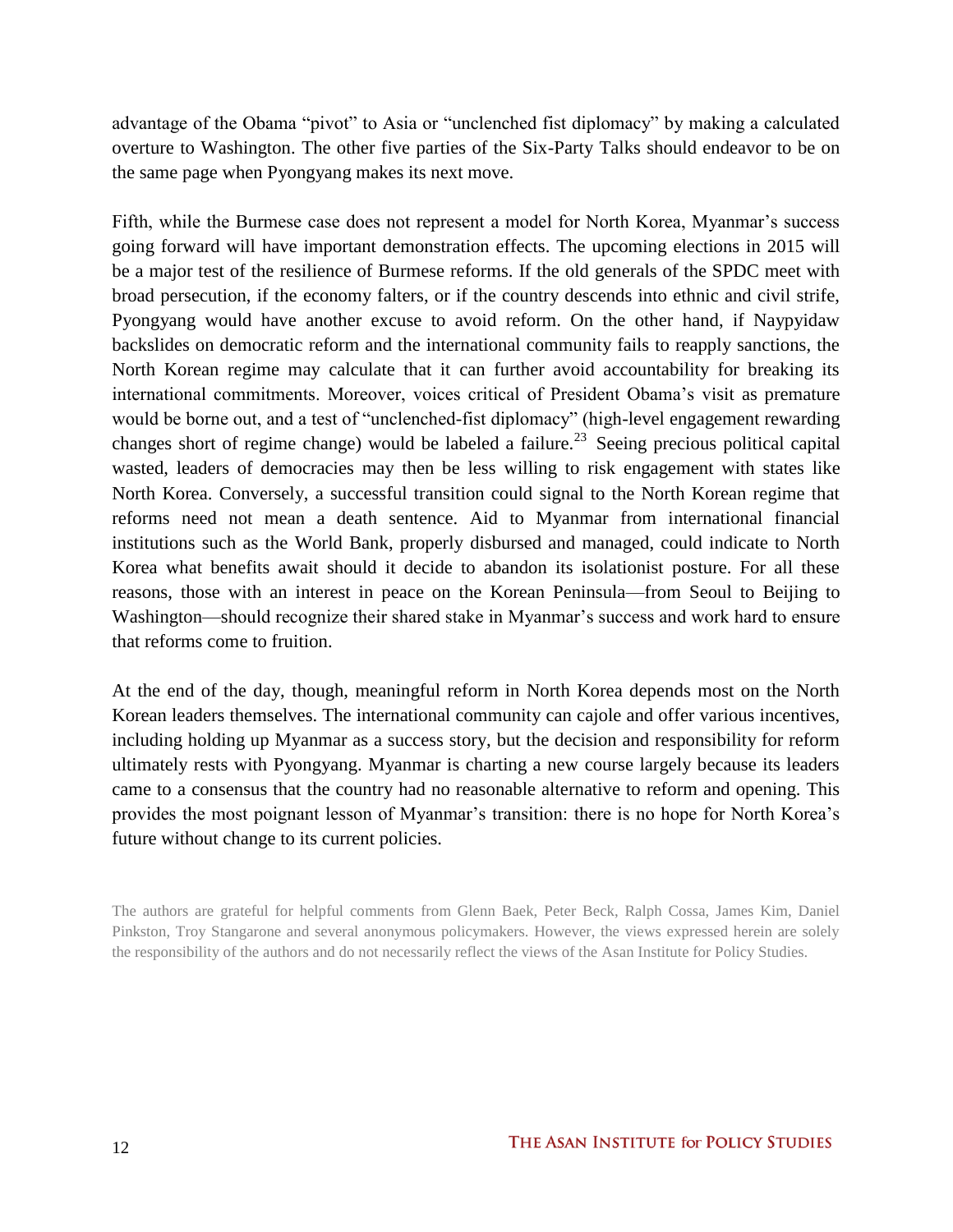

**Jonathan T. CHOW** is Visiting Assistant Professor of Political Science at Reed College, where he teaches international relations theory and East Asian regional politics. His research focuses on regional politics in East and Southeast Asia, constructivist international relations theory, and the relationship between religion and international politics. Professor Chow holds a Ph.D. in Political Science from the University of California, Berkeley, where he was a Simpson Fellow at the Institute of International Studies and a Project Director with the Berkeley Asia-Pacific Economic Cooperation Study Center. He has previously been a Research Fellow at the Asan Institute for Policy Studies, a Visiting Fellow at the Ateneo Center for Asian Studies at Ateneo de Manila University, and a Five College Fellow and Karl Loewenstein Fellow at Amherst College.



**Leif-Eric EASLEY** is Assistant Professor in the Division of International Studies at Ewha Womans University and a Research Fellow at the Asan Institute for Policy Studies. At Ewha, Professor Easley teaches international security and political economics. His research interests include contested national identities and changing levels of trust in the bilateral security relationships of Northeast Asia. He received his Ph.D. from Harvard University's Department of Government and was the Northeast Asian History Fellow at the Shorenstein Asia-Pacific Research Center (APARC) at Stanford University. He was also a visiting scholar at Yonsei University and the University of Southern California's Korean Studies Institute. Professor Easley is actively involved in US-Asia dialogues (Track II diplomacy) with the Asan Institute and the Pacific Forum-Center for Strategic and International Studies (CSIS).

l

<sup>1</sup> For the purposes of this Issue Brief, we use the official name of the country known as Burma or Myanmar depending on the time period. When referring to events before 1989, we use the name "Burma." From 1989 on, we refer to the country as "Myanmar," though we always use "Burmese" for the adjectival form.

<sup>&</sup>lt;sup>2</sup> "President Barack Obama makes an unprecedented visit to a former pariah," *The Economist*, November 17, 2012, [http://www.economist.com/news/asia/21566656-president-barack-obama-makes-unprecedented-visit-former-pariah](http://www.economist.com/news/asia/21566656-president-barack-obama-makes-unprecedented-visit-former-pariah-goodbye-clenched-fist-hello)[goodbye-clenched-fist-hello.](http://www.economist.com/news/asia/21566656-president-barack-obama-makes-unprecedented-visit-former-pariah-goodbye-clenched-fist-hello)

<sup>3</sup> Barack Obama, Remarks at the University of Yangon, November 19, 2012, [http://www.whitehouse.gov/the-press](http://www.whitehouse.gov/the-press-office/2012/11/19/remarks-president-obama-university-yangon)[office/2012/11/19/remarks-president-obama-university-yangon.](http://www.whitehouse.gov/the-press-office/2012/11/19/remarks-president-obama-university-yangon)

<sup>&</sup>lt;sup>4</sup> "US Ambassador Urges NK to Learn from Myanmar," *Korea Times*, July 25, 2012. US National Security Adviser Thomas Donilon and US envoy on North Korean human rights, Robert King, have made similar remarks on different occasions.

<sup>5</sup> Quoted in Steven Borowiec, "South Korea to North Korea: Learn from Myanmar," *Christian Science Monitor*, May 17, 2012, [http://www.csmonitor.com/World/Asia-Pacific/2012/0517/South-Korea-to-North-Korea-Learn-from-](http://www.csmonitor.com/World/Asia-Pacific/2012/0517/South-Korea-to-North-Korea-Learn-from-Myanmar)[Myanmar.](http://www.csmonitor.com/World/Asia-Pacific/2012/0517/South-Korea-to-North-Korea-Learn-from-Myanmar)

<sup>6</sup> Evan Ramstad, "Obama's North Korea Mention Gets Reaction — In Seoul Not Pyongyang," *Wall Street Journal*, November 22, 2012[, http://blogs.wsj.com/korearealtime/2012/11/22/obamas-north-korea-mention-gets-reaction-in](http://blogs.wsj.com/korearealtime/2012/11/22/obamas-north-korea-mention-gets-reaction-in-seoul-not-pyongyang)[seoul-not-pyongyang.](http://blogs.wsj.com/korearealtime/2012/11/22/obamas-north-korea-mention-gets-reaction-in-seoul-not-pyongyang)

<sup>7</sup> Luke Hunt, "Thein's One Term Pledge," *The Diplomat*, November 20, 2012[, http://thediplomat.com/asean](http://thediplomat.com/asean-beat/2012/08/01/thein-sein-reconfirms-i-will-only-serve-one-term)[beat/2012/08/01/thein-sein-reconfirms-i-will-only-serve-one-term.](http://thediplomat.com/asean-beat/2012/08/01/thein-sein-reconfirms-i-will-only-serve-one-term)